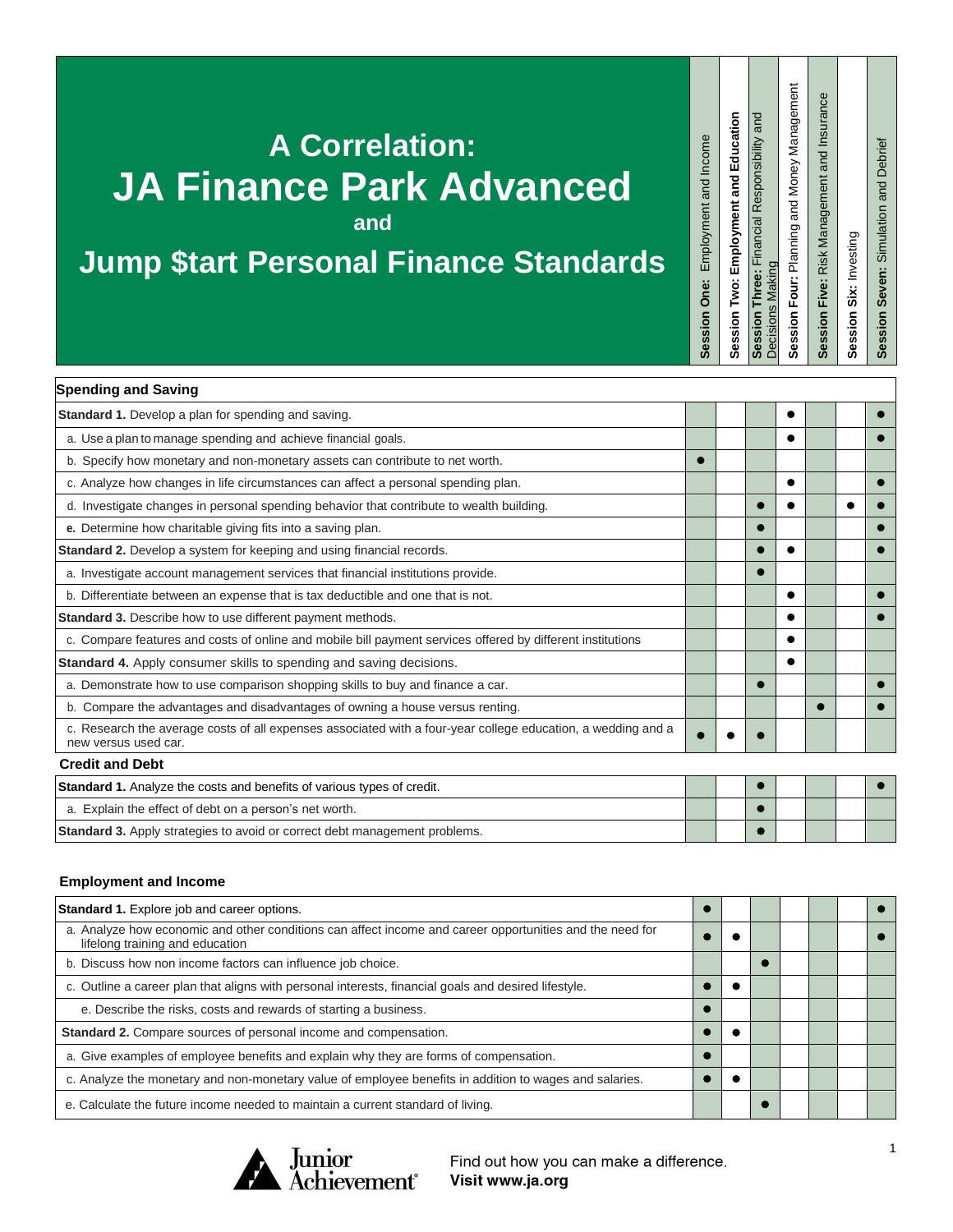# **A Correlation: JA Finance Park Advanced and**

### **Jump \$tart Personal Finance Standards**

a. Complete IRS form W-4 to determine the optimal amount to withhold for personal income tax. ● ●

| b. Differentiate between gross, net, and taxable income                                                                                                                     |   |  |  |  |
|-----------------------------------------------------------------------------------------------------------------------------------------------------------------------------|---|--|--|--|
| Investing                                                                                                                                                                   |   |  |  |  |
| Standard 1. Explain how investing may build wealth and help meet financial goals.                                                                                           |   |  |  |  |
| a. Compare strategies for investing as part of a comprehensive financial plan.                                                                                              |   |  |  |  |
| b. Describe the importance of various sources of income in retirement, including Social Security, employer-<br>sponsored retirement savings plans and personal investments. |   |  |  |  |
| c. Illustrate how the concept of the time value of money applies to retirement planning.                                                                                    |   |  |  |  |
| d. Compare the consequences of delaying investment for retirement and benefits of investing early.                                                                          |   |  |  |  |
| <b>Standard 2.</b> Evaluate investment alternatives.                                                                                                                        |   |  |  |  |
| b. Identify types of investments appropriate for different objectives such as liquidity, income, and growth.                                                                |   |  |  |  |
| d. Investigate reasons to use retirement savings plans and health savings accounts.                                                                                         |   |  |  |  |
| Standard 3. Demonstrate how to buy and sell investments.                                                                                                                    |   |  |  |  |
| a. Give examples of how economic conditions and business factors affect the market value of a stock.                                                                        |   |  |  |  |
| c. Devise an evaluation strategy for selecting investments that meet the objectives of a personal financial plan.                                                           |   |  |  |  |
| <b>Risk Management and Insurance</b>                                                                                                                                        |   |  |  |  |
| Standard 1. Identify common types of risks and basic risk management methods.                                                                                               |   |  |  |  |
| c. Recommend insurance for the types of risks that young adults might face.                                                                                                 |   |  |  |  |
| Standard 2. Justify reasons to use property and liability insurance.                                                                                                        |   |  |  |  |
| Differentiate among the main types of auto insurance                                                                                                                        |   |  |  |  |
| Standard 3. Justify reasons to use health, disability, long-term care and life insurance.                                                                                   |   |  |  |  |
| Analyze the conditions under which it is appropriate for young adults to have life, health and disability<br>а.<br>insurance                                                |   |  |  |  |
| Investigate the requirements for health insurance coverage<br>b.                                                                                                            |   |  |  |  |
| Compare sources of health and disability insurance coverage, including employee benefit plans.<br>d.                                                                        |   |  |  |  |
| <b>Financial Decision Making</b>                                                                                                                                            |   |  |  |  |
| Standard 1. Recognize the responsibilities associated with personal financial decisions.                                                                                    |   |  |  |  |
| a. Discuss how individual responsibility for financial well-being will change over a lifetime with changing life<br>circumstances.                                          |   |  |  |  |
| b. Compare how financial responsibility is different for individuals with and without dependents.                                                                           |   |  |  |  |
| c. Consider how personal finance decisions might affect others.                                                                                                             |   |  |  |  |
| d. Develop a definition of wealth based on personal values, priorities and goals.                                                                                           | e |  |  |  |

**Standard 3.** Analyze factors that affect net income. ⚫ ⚫



Find out how you can make a difference. Visit www.ja.org

**Session One:** Employment and Income

**Session Two: Employment and Education Session Three:** Financial Responsibility and

Session Three: Financial Responsibility and<br>Decisions Making Session Two: Employment and Education Session One: Employment and Income

Decisions Making

**Session Four:** Planning and Money Management **Session Five:** Risk Management and Insurance

Session Four: Planning and Money Management Session Five: Risk Management and Insurance

**Session Six:** Investing

Session Six: Investing

**Session Seven:** Simulation and Debrief

Session Seven: Simulation and Debrief